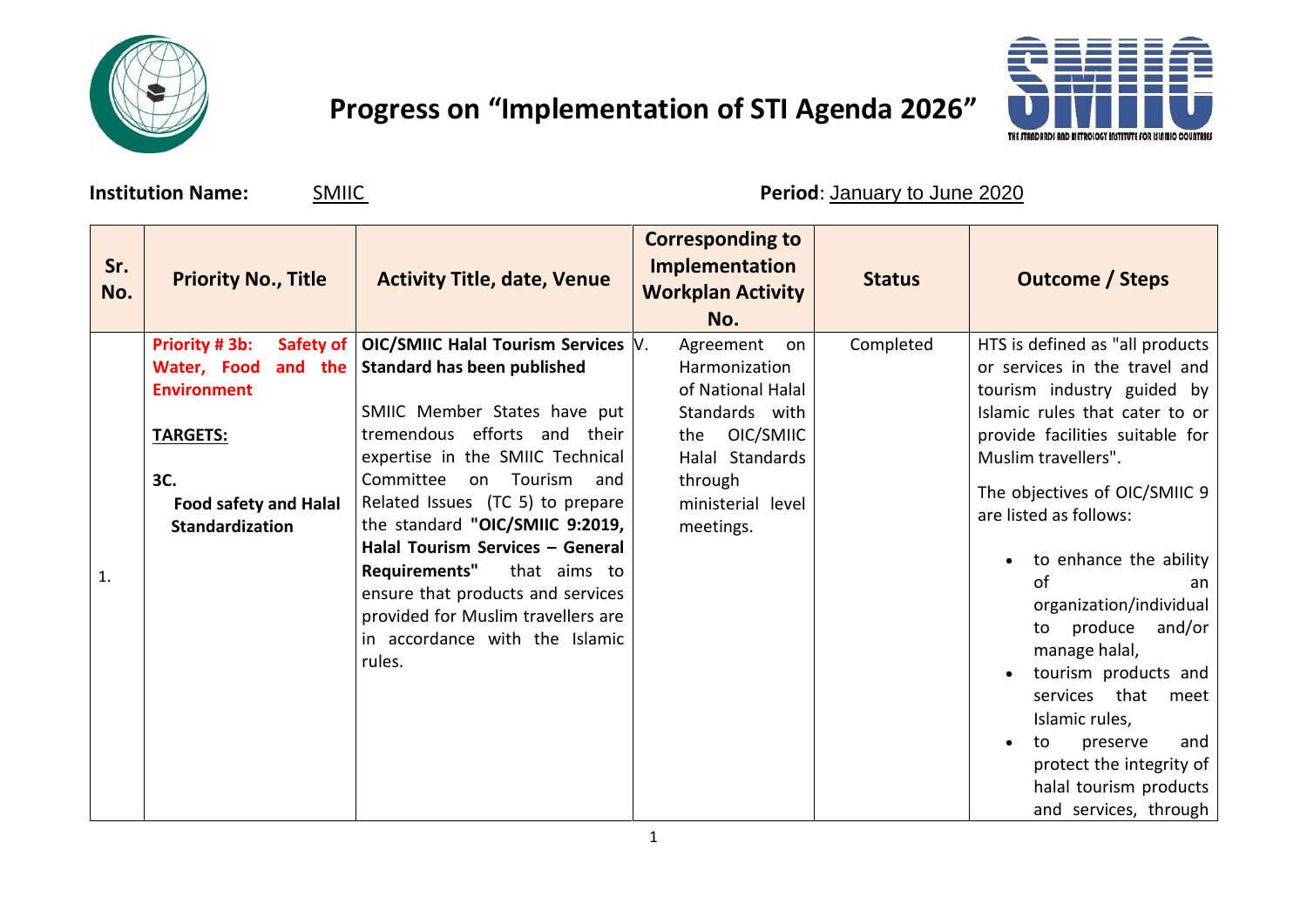| Sr.<br>No. | <b>Priority No., Title</b>                                                                           | <b>Activity Title, date, Venue</b>                                                                                                                                         | <b>Corresponding to</b><br>Implementation<br><b>Workplan Activity</b><br>No.                                   | <b>Status</b> | <b>Outcome / Steps</b>                                                                                                                                                                                                                                                            |
|------------|------------------------------------------------------------------------------------------------------|----------------------------------------------------------------------------------------------------------------------------------------------------------------------------|----------------------------------------------------------------------------------------------------------------|---------------|-----------------------------------------------------------------------------------------------------------------------------------------------------------------------------------------------------------------------------------------------------------------------------------|
|            |                                                                                                      |                                                                                                                                                                            |                                                                                                                |               | effective application of<br>the standard,<br>enhance<br>and<br>to<br>customer satisfaction<br>by meeting customer<br>requirements.<br>OIC/SMIIC<br>9<br>provides                                                                                                                  |
|            |                                                                                                      |                                                                                                                                                                            |                                                                                                                |               | guidelines and requirements<br>for managing halal tourism<br>facilities,<br>products<br>and<br>for travelers<br>services<br>in,<br>accommodation<br>premises,<br>tour packages, tourist guides<br>and, other services<br>and<br>facilities such as catering,<br>restaurantsetc.). |
| 2.         | <b>Priority #3b:</b><br>Safety of<br>Water, Food<br>and the<br><b>Environment</b><br><b>TARGETS:</b> | Following standards have been $V$ .<br>developed by the SMIIC Technical<br>Committee on Standards for<br>Conformity Assessment (CCA) and<br>published on 20 February 2020: | Agreement<br>on<br>Harmonization<br>of National Halal<br>Standards with<br>OIC/SMIIC<br>the<br>Halal Standards | Completed     | New OIC/SMIIC standards are<br>available for the conformity<br>related<br>assessment<br>areas<br>which are intended to increase<br>quality infrastructure of the<br>Member States and their                                                                                       |
|            | 3C.<br><b>Food safety and Halal</b><br><b>Standardization</b>                                        |                                                                                                                                                                            | through<br>ministerial<br>level<br>meetings.<br>$\overline{2}$                                                 |               | public/private<br>institutions<br>which are working in the<br>domain of halal.                                                                                                                                                                                                    |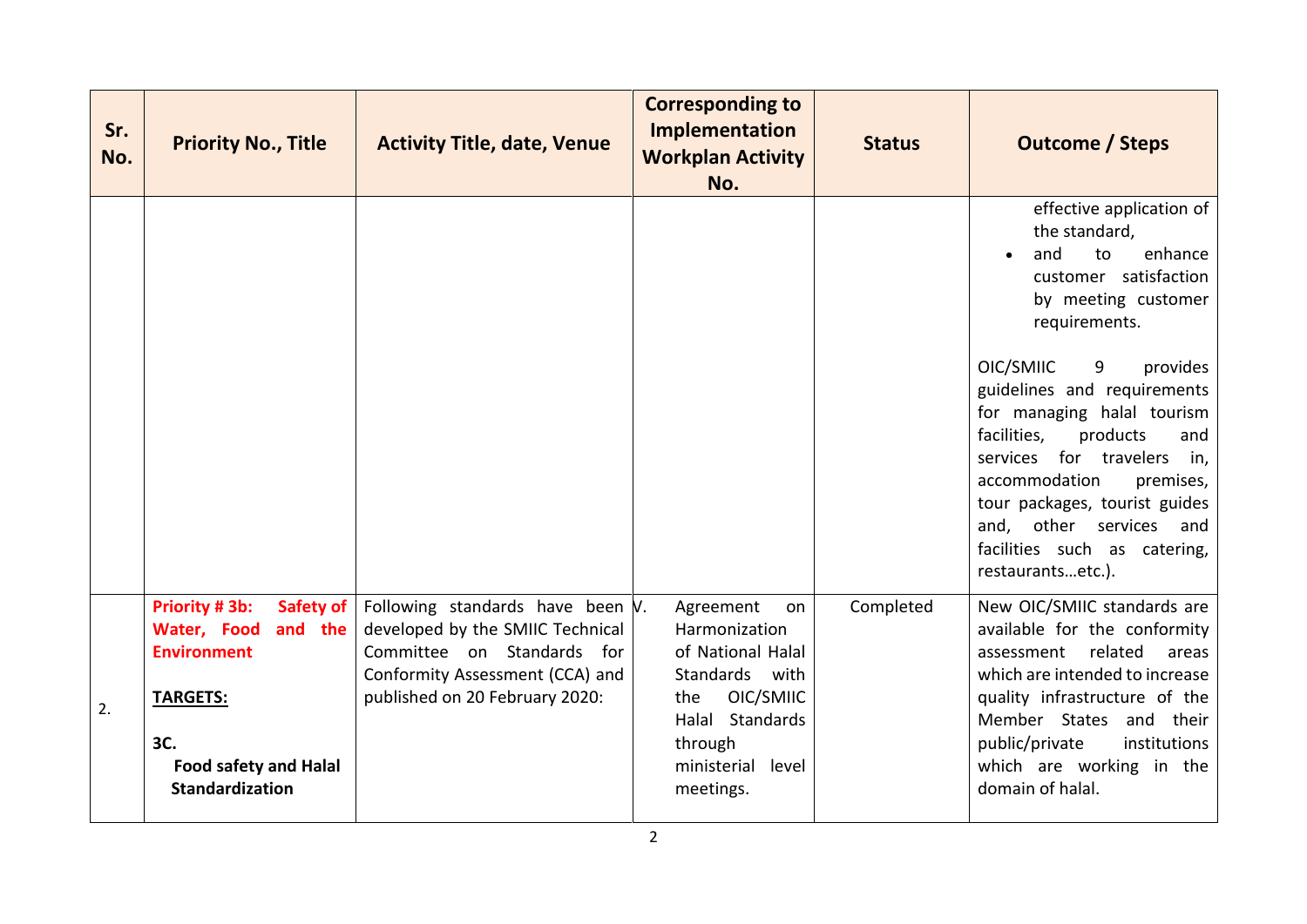|  | OIC/SMIIC 33:2020 - Conformity<br>Assessment - Example of a<br>Certification Scheme for Halal<br><b>Products</b><br>This standard describes the<br>fundamentals of halal product<br>certification<br>and<br>provides<br>guidelines for understanding,<br>developing,<br>operating<br>or<br>maintaining certification schemes<br>for halal products, processes and<br>services. This standard provides an<br>example of a type 5 product<br>certification scheme for halal<br>products as described in ISO/IEC<br>17067 based on Islamic rules. | Encouragement<br>VI.<br>of Halal food<br>certifications<br>based<br>on<br>OIC/SMIIC<br>standards<br>among big food<br>processing<br>companies<br>on<br>regional<br>and<br>inters regional<br>level. |  |
|--|------------------------------------------------------------------------------------------------------------------------------------------------------------------------------------------------------------------------------------------------------------------------------------------------------------------------------------------------------------------------------------------------------------------------------------------------------------------------------------------------------------------------------------------------|-----------------------------------------------------------------------------------------------------------------------------------------------------------------------------------------------------|--|
|  | OIC/SMIIC 34:2020 - Conformity<br><b>Assessment</b><br>General<br>$\blacksquare$<br>Requirements<br>for<br><b>Bodies</b><br><b>Operating Certification of Persons</b><br>Involved in the Halal Related<br><b>Activities</b>                                                                                                                                                                                                                                                                                                                    |                                                                                                                                                                                                     |  |
|  | This standard contains principles<br>and general requirements for<br>bodies operating certification of<br>persons involved in the halal<br>related activities against specific                                                                                                                                                                                                                                                                                                                                                                 |                                                                                                                                                                                                     |  |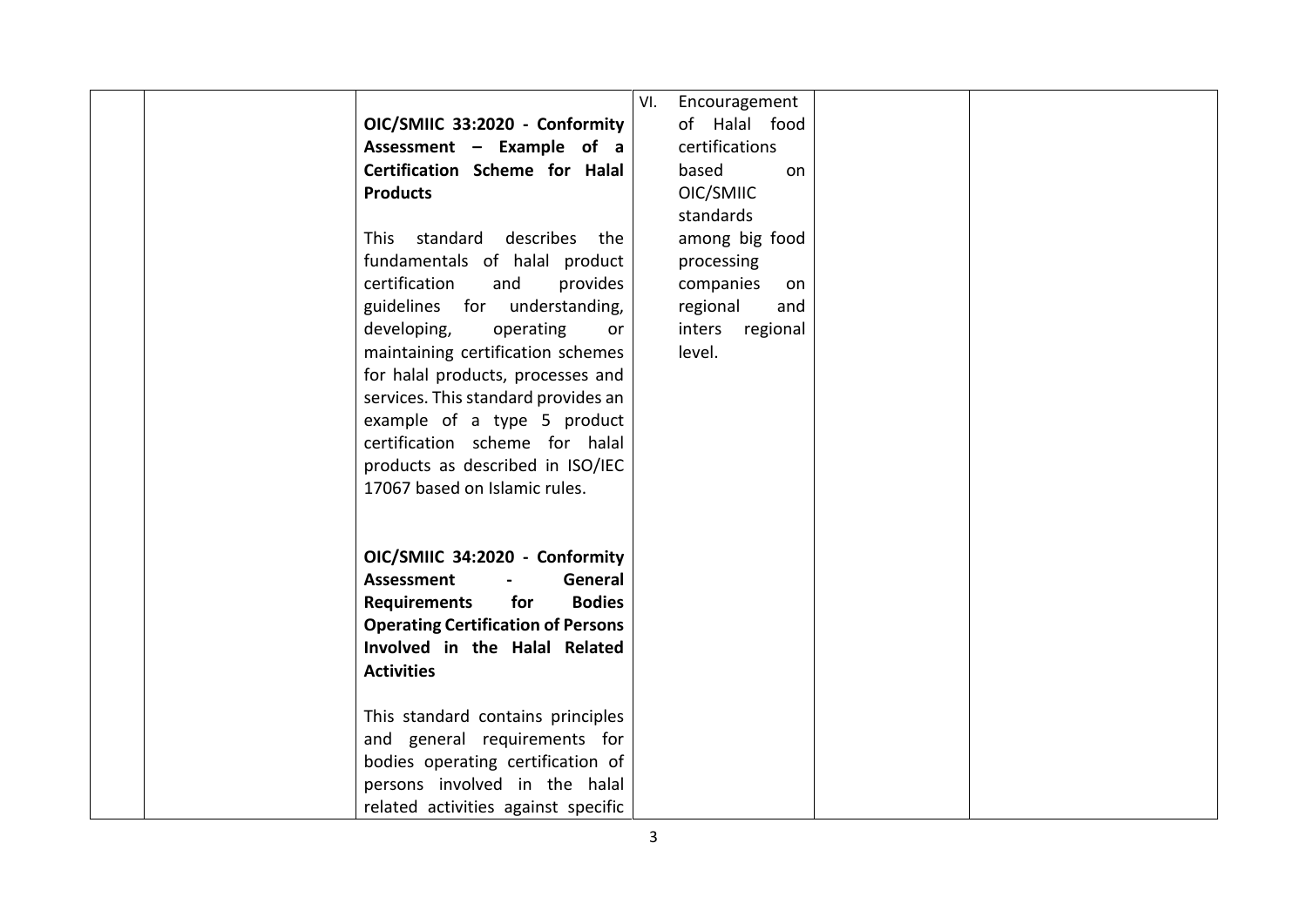| Sr.<br>No. | <b>Priority No., Title</b> | <b>Activity Title, date, Venue</b>                                                                                                                                                                                                                                    | <b>Corresponding to</b><br>Implementation<br><b>Workplan Activity</b><br>No. | <b>Status</b> | <b>Outcome / Steps</b> |
|------------|----------------------------|-----------------------------------------------------------------------------------------------------------------------------------------------------------------------------------------------------------------------------------------------------------------------|------------------------------------------------------------------------------|---------------|------------------------|
|            |                            | requirements, and includes the<br>development and maintenance of<br>a certification scheme for these<br>persons.                                                                                                                                                      |                                                                              |               |                        |
|            |                            | OIC/SMIIC 35:2020 - Conformity<br>General<br><b>Assessment</b><br><b>Requirements</b><br>for<br>the<br>Competence of Laboratories<br><b>Performing Halal Testing</b>                                                                                                  |                                                                              |               |                        |
|            |                            | This document specifies the<br>for<br>general<br>requirements<br>Laboratories performing<br>Halal<br>Testing. All the organizations<br>performing laboratory activities<br>are included to the scope of this<br>document.                                             |                                                                              |               |                        |
|            |                            | Compliance to this document does<br>not in<br>any<br>way<br>exempt<br>laboratories from or diminish their<br>responsibilities<br>in<br>observing/complying with existing<br>national<br>laws<br>and<br>regulations/guidelines<br>currently<br>enforced in the country |                                                                              |               |                        |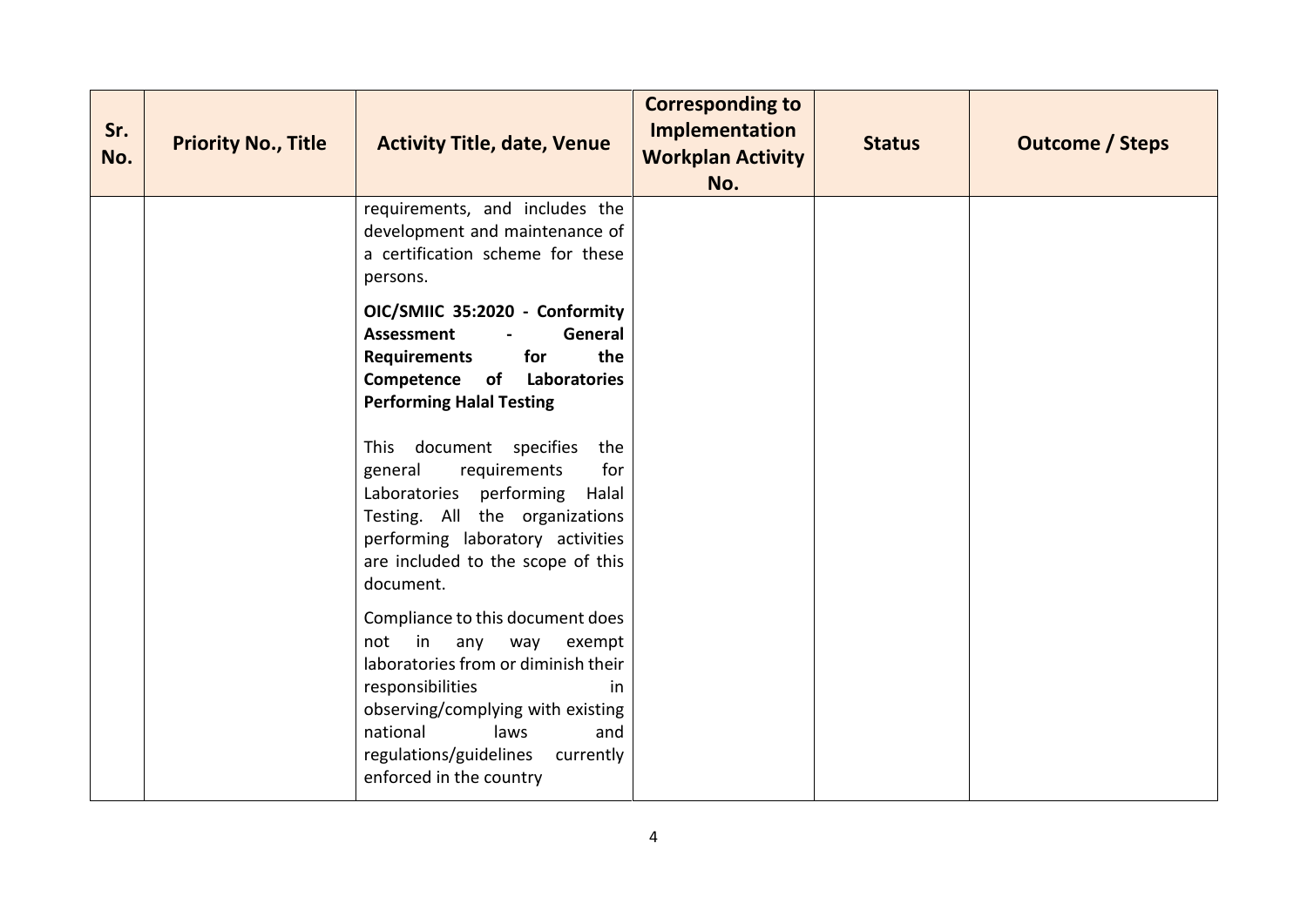| Sr.<br>No. | <b>Priority No., Title</b>                                                  | <b>Activity Title, date, Venue</b>                                                                                                                                                                                                                                                                                                                                                                                                         | <b>Corresponding to</b><br><b>Implementation</b><br><b>Workplan Activity</b><br>No. | <b>Status</b> | <b>Outcome / Steps</b>                                                                                              |
|------------|-----------------------------------------------------------------------------|--------------------------------------------------------------------------------------------------------------------------------------------------------------------------------------------------------------------------------------------------------------------------------------------------------------------------------------------------------------------------------------------------------------------------------------------|-------------------------------------------------------------------------------------|---------------|---------------------------------------------------------------------------------------------------------------------|
|            |                                                                             | OIC/SMIIC<br>36:2020<br><b>Conformity Assessment - General</b><br>Requirements of Proficiency<br><b>Testing for Halal Purposes</b>                                                                                                                                                                                                                                                                                                         |                                                                                     |               |                                                                                                                     |
|            |                                                                             | This document specifies general<br>requirements for the competence<br>of providers of halal proficiency<br>testing schemes and for the<br>development and operation of<br>halal proficiency testing schemes.<br>These requirements are intended<br>to be general for all types of halal<br>proficiency testing schemes, and<br>they can be used as a basis for<br>specific technical requirements for<br>particular fields of application. |                                                                                     |               |                                                                                                                     |
|            | Priority # 3b:<br>Safety of<br>Water, Food<br>and the<br><b>Environment</b> | Webinar on the Impact of Covid-<br>Standardization<br>19<br>on<br>and<br>Certification of Medical Protective<br>and Food Products in the OIC                                                                                                                                                                                                                                                                                               | V.<br>Agreement<br>on<br>Harmonization<br>of National Halal<br>Standards with       | Completed     | The objective of the webinar<br>to<br>highlight<br>was<br>the<br>of<br>importance<br>standardization, certification |
| 3.         | <b>TARGETS:</b>                                                             | <b>Member States</b>                                                                                                                                                                                                                                                                                                                                                                                                                       | OIC/SMIIC<br>the<br>Halal Standards                                                 |               | and control of products and<br>services in the boosting trade                                                       |
|            | 3C.                                                                         | <b>Date: 02 June 2020</b><br>Host Institution: ICDT                                                                                                                                                                                                                                                                                                                                                                                        | through                                                                             |               | of products which comply with<br>all recognized standards of                                                        |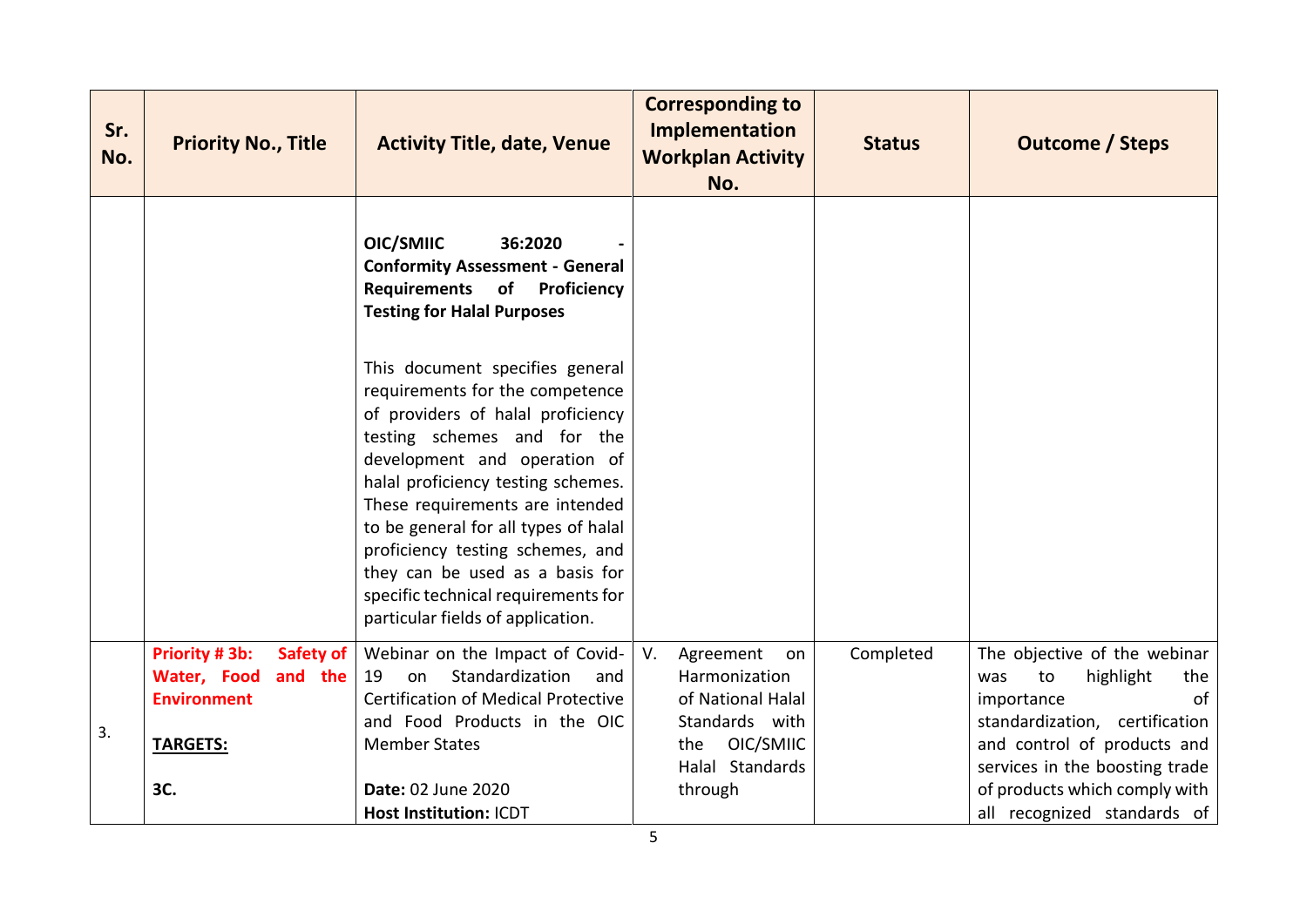| Sr.<br>No. | <b>Priority No., Title</b>                                                                                                                                     | <b>Activity Title, date, Venue</b>                                                                                                                                                                                                                               | <b>Corresponding to</b><br>Implementation<br><b>Workplan Activity</b><br>No.                                                                                      | <b>Status</b> | <b>Outcome / Steps</b>                                                                                                                                                                                                                                                                                                                                                                      |
|------------|----------------------------------------------------------------------------------------------------------------------------------------------------------------|------------------------------------------------------------------------------------------------------------------------------------------------------------------------------------------------------------------------------------------------------------------|-------------------------------------------------------------------------------------------------------------------------------------------------------------------|---------------|---------------------------------------------------------------------------------------------------------------------------------------------------------------------------------------------------------------------------------------------------------------------------------------------------------------------------------------------------------------------------------------------|
|            | <b>Food safety and Halal</b><br><b>Standardization</b>                                                                                                         |                                                                                                                                                                                                                                                                  | ministerial<br>level<br>meetings.                                                                                                                                 |               | safety, the environment and<br>international quality.<br>SMIIC General Secretariat as<br>well<br>respective<br>as<br>standardization<br>bodies<br>of<br>SMIIC Member States, namely,<br>(Malaysia),<br><b>IMANOR</b><br><b>DSM</b><br>(Morocco), INNORPI (Tunisia),<br>and TSE (Turkey) shared their<br>expertise on the subject and<br>the measures taken during the<br>Covid-19 pandemic. |
| 4.         | Priority #3b:<br>Safety of<br>and the<br>Water, Food<br><b>Environment</b><br><b>TARGETS:</b><br>3C.<br><b>Food safety and Halal</b><br><b>Standardization</b> | Webinar Series - Halal Industry,<br>Global Potential to International<br>Market<br><b>Date: 29 June 2020</b><br><b>Host Institution: National Alliance</b><br>for Safe Food<br>Topic: OIC/SMIIC Standards on<br>Halal Issues and Halal Quality<br>Infrastructure | V.<br>Agreement<br>on<br>Harmonization<br>of National Halal<br>Standards with<br>OIC/SMIIC<br>the<br>Halal Standards<br>through<br>ministerial level<br>meetings. | Completed     | TC 1 - Halal Food Issues, TC 2 -<br>Halal Cosmetic Issues, TC 5 -<br>Tourism and Related<br>Services, TC 10 - Halal Supply<br>Chain and TC 11 - Halal<br>Management Systems<br>are<br>actively working for<br>the<br>development of halal related<br>standards.                                                                                                                             |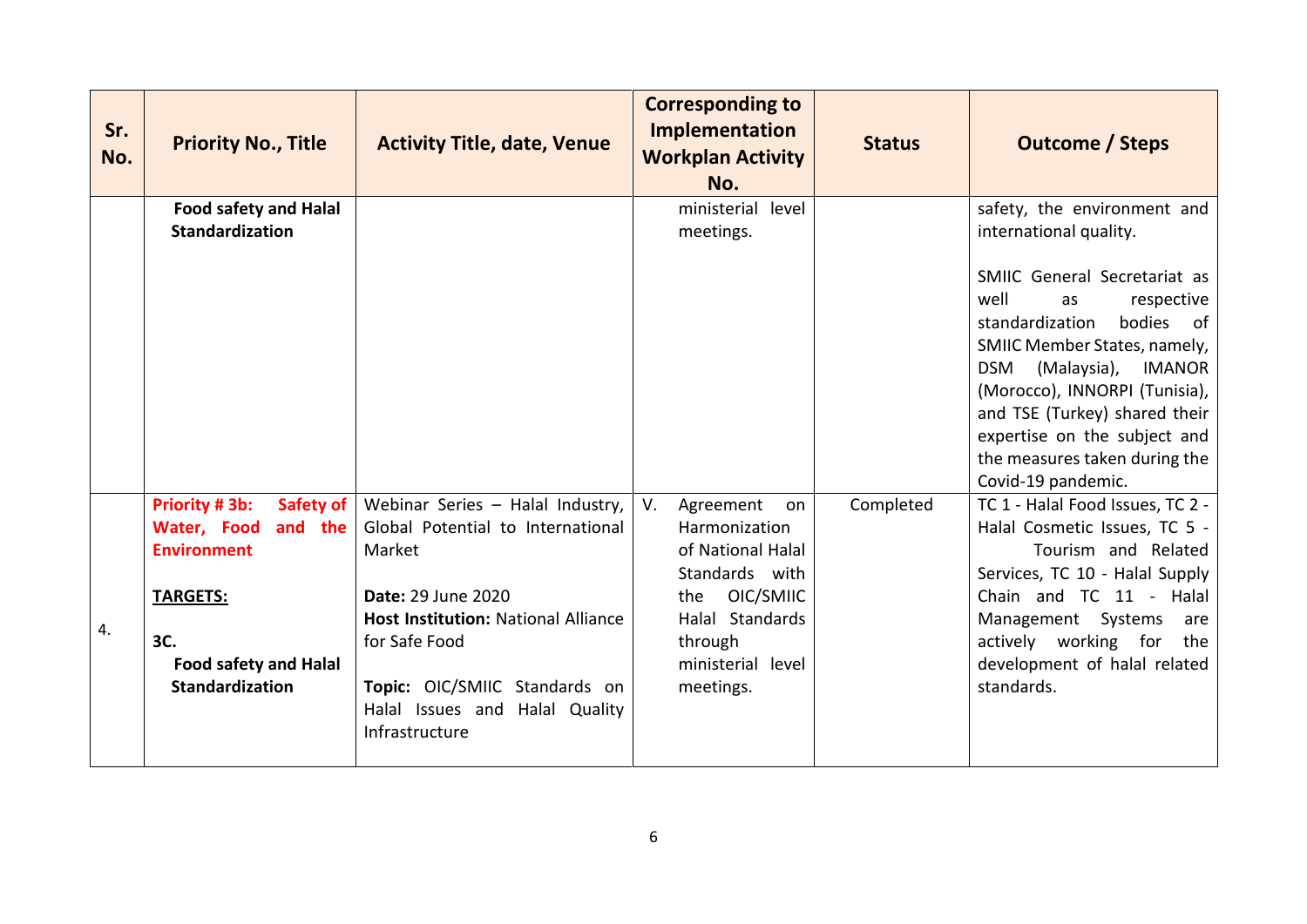| Sr.<br>No. | <b>Priority No., Title</b>                                                                                                                                     | <b>Activity Title, date, Venue</b>                                                                                                                                                                                                                                                      | <b>Corresponding to</b><br>Implementation<br><b>Workplan Activity</b><br>No.                                                                                                                        | <b>Status</b> | <b>Outcome / Steps</b>                                                                                                                                                                                                                                            |
|------------|----------------------------------------------------------------------------------------------------------------------------------------------------------------|-----------------------------------------------------------------------------------------------------------------------------------------------------------------------------------------------------------------------------------------------------------------------------------------|-----------------------------------------------------------------------------------------------------------------------------------------------------------------------------------------------------|---------------|-------------------------------------------------------------------------------------------------------------------------------------------------------------------------------------------------------------------------------------------------------------------|
| 5.         | Priority #3b:<br>Safety of<br>Water, Food<br>and the<br><b>Environment</b><br><b>TARGETS:</b><br>3C.<br><b>Food safety and Halal</b><br><b>Standardization</b> | Webinar<br><b>Series</b><br>Global<br><b>Emergence of Halal Industry</b><br>Date: 04 July 2020<br>Host Institution: Halal Research<br>Council<br>Topic: OIC/SMIIC Standards on<br>Halal Issues and Halal Quality<br>Infrastructure                                                      | VI.<br>Encouragement<br>of Halal food<br>certifications<br>based<br>on<br>OIC/SMIIC<br>standards<br>among big food<br>processing<br>companies<br>on<br>regional<br>and<br>inters regional<br>level. | Completed     | SMIIC explained the OIC/SMIIC<br>standards on halal food,<br>certification and accreditation<br>of<br>with<br>a<br>view<br>the<br>the<br>implementation<br>by<br>important national<br>bodies<br>PSQCA and PNAC.                                                  |
| 6.         | Priority #3b:<br>Safety of<br>and the<br>Water, Food<br><b>Environment</b><br><b>TARGETS:</b><br>3C.<br><b>Food safety and Halal</b><br>Standardization        | ICCIA Leadership Talks - "Quantity V.<br>vs. Quality" Enhancing the Halal<br>Food Value Chain<br>Date: 22 July 2020<br><b>Host Institution: ICCIA</b><br><b>Speakers:</b><br>IOFS:<br>Baidaulet,<br>Mr.<br>Yerlan<br>General<br>Director<br>SMIIC: Mr. İhsan Övüt, Secretary<br>General | Agreement<br>on<br>Harmonization<br>of National Halal<br>Standards with<br>OIC/SMIIC<br>the<br>Halal Standards<br>through<br>ministerial level<br>meetings.                                         | Completed     | SMIIC had the chance to<br>express its views on the<br>manufacturing,<br>conformity<br>assessment and accreditation<br>of halal products as it is<br>OIC/SMIIC<br>developing<br>standards on the said subjects<br>as the sole standardization<br>body of the OIC. |